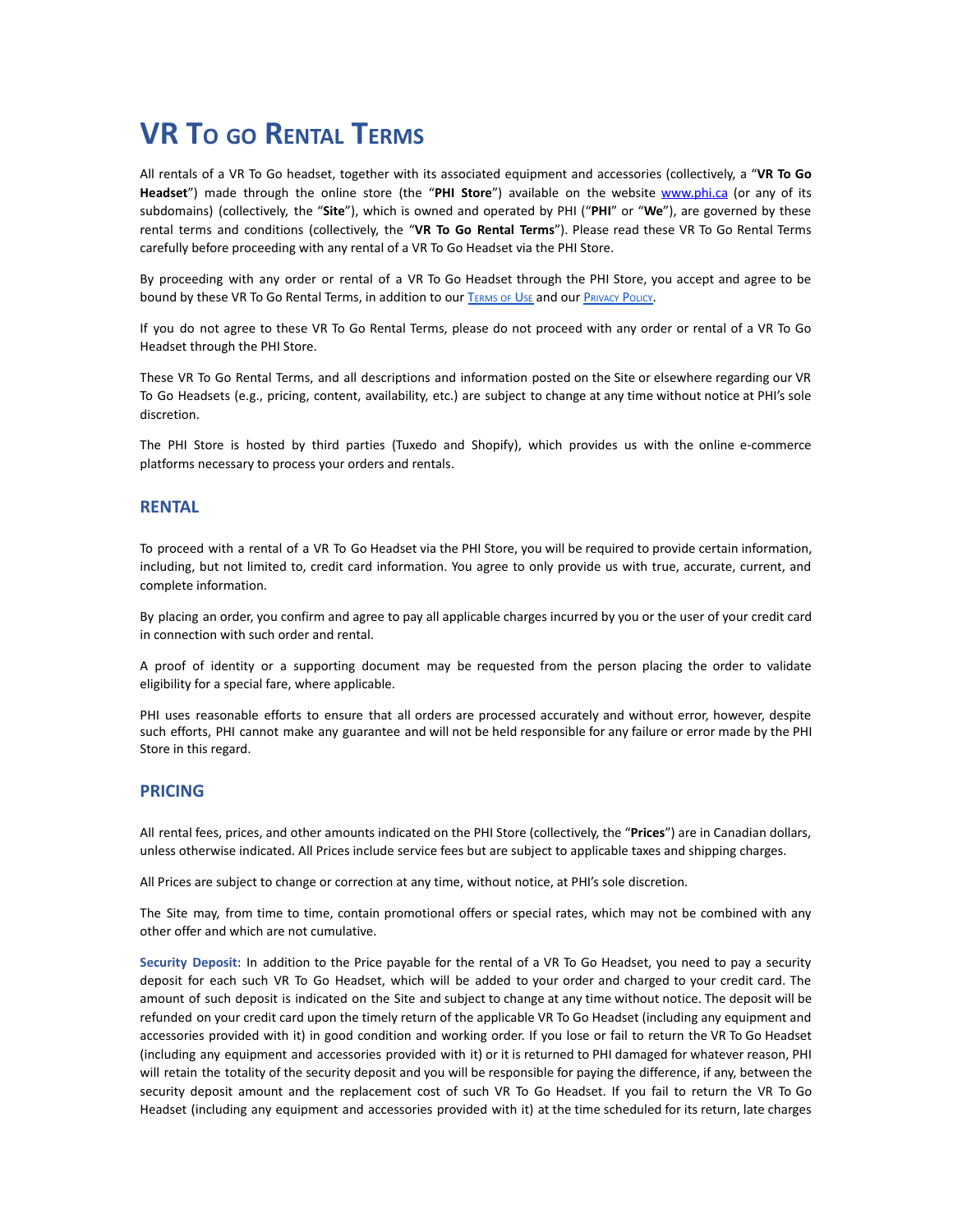will be deducted from the security deposit and additional penalties may apply. You are entirely responsible for any VR To Go Headset that you rent from PHI via the Site.

# **AVAILABILITY AND CANCELLATION**

The availability of the VR To Go Headsets offered through the Site may vary from time to time and are subject to change without notice at our sole discretion. PHI makes no guarantee in this regard.

We reserve the right to limit the quantity of any VR To Go Headsets offered, and to discontinue or terminate the rental of any VR To Go Headsets at our sole discretion.

#### **SHIPPING AND DELIVERY**

VR To Go Headsets are only available for rental and delivery in Montreal and Quebec City, and such delivery is subject to the schedule indicated when you place your order. Applicable shipping charges will be calculated based on the shipping location provided. Shipping charges are subject to change without notice.

Our shipping partner will pick up the VR To Go Headset at the same address on the scheduled return time. If you are absent at the time of delivery or the return pick-up time, fees will be deducted from the security deposit for each such delivery or pick-up attempt.

VR To Go Headsets will be shipped to the physical address provided by you at the time of order and indicated on the order confirmation. Please ensure that the recipient's address is correct. PHI is not responsible or liable for orders that cannot be delivered or are not received due to the recipient's incorrect address. PHI is not responsible or liable also for any delays experienced by its shipping partners that are without PHI's control.

PHI also offers free pick-up of the VR To Go Headsets at the PHI Center during business hours, which is located at: 315, Saint-Paul Street West, Montréal, Québec, H2Y 2M3. When completing your order on the PHI Store, simply select the option "Pick up your headset at the PHI Center".

Please inspect the VR To Go Headset upon delivery. If the VR To Go Headset that was shipped to you or that you picked up at the PHI Center is damaged, defective, or malfunctioning, please contact us as soon as possible by email at billetteri[e@phi.ca](mailto:info@phi.ca) or by phone at 1 (855) 526-8888. Should you fail to so contact us, the VR To Go Headset will be deemed to be in good condition and working order.

## **RETURN OR EXCHANGE**

The orders made through the PHI Store are final. They cannot be cancelled or modified, and no exchange or refund will be made, except for reasons specifically provided for by applicable law. PHI may, however, at its sole discretion, agree to cancel or modify an order, or proceed with an exchange or refund, on an exceptional basis.

If you have any questions in this regard, you may contact us by email at **[billetterie@phi.ca](mailto:billetterie@phi.ca)** or by phone at 1 (855) 526-8888.

#### **RESALE PROHIBITED**

Any counterfeiting or resale of the VR To Go Headset is strictly prohibited. PHI reserves the right to limit or prohibit orders that, in its sole judgment, appear to be placed by unauthorized dealers, resellers or distributors.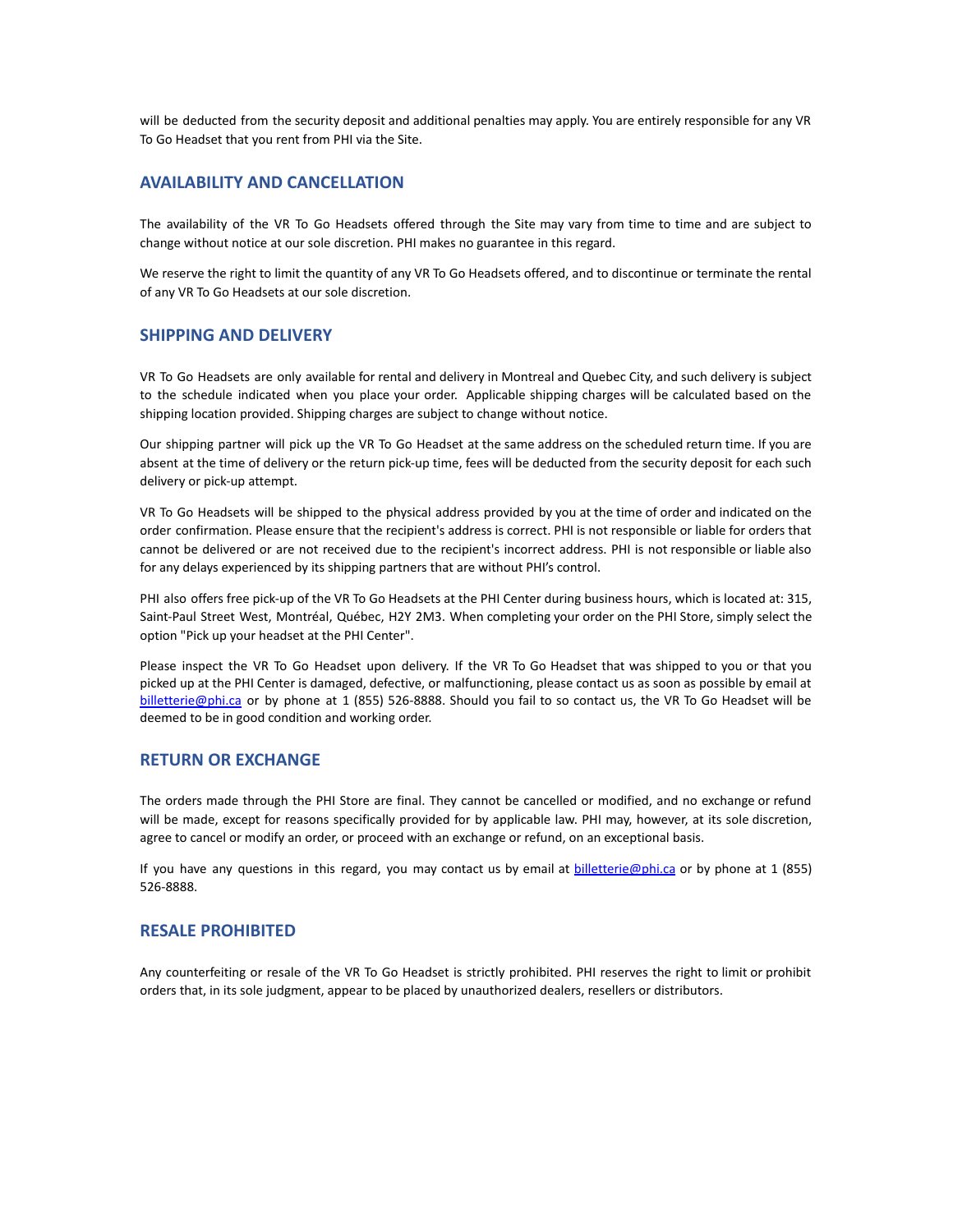## **GIFT CERTIFICATES**

You may redeem a gift certificate when paying for the rental of a VR To Go Headset through the Site by selecting "gift certificates" as a payment method during checkout. By redeeming a gift certificate, you acknowledge that you have read, and you agree to be bound by these VR To Go Rental Terms.

If the total of your order is less than the value of your gift certificate, you will be able to use the remaining balance for future orders. If the total value of your order is greater than your gift certificate value or balance, you will need to provide another accepted method of payment to cover the balance.

Gift certificates cannot be redeemed or exchanged for cash (except as required by applicable law). Damaged or modified gift certificates will not be accepted. In case of loss, theft, or unauthorized use, we will not replace the gift certificate.

## **USE OF THE VR TO GO HEADSET**

From the time that the VR To Go Headset is delivered to you, either by our shipping partner at the address you indicated or directly by us at the PHI Centre, until the time that the VR To Go Headset is picked up from you by our shipping partner or brought back to us by you at the PHI Centre, you are solely responsible for the VR To Go Headset and for complying with any applicable laws relating to your possession and use of such VR To Go Headset.

You agree to use the VR To Go Headset (i) only for the purposes it is intended, (ii) in a diligent and appropriate manner, and (iii) in accordance with the instructions of the manufacturer relating to its use, maintenance, and storage.

You also agree not to (or authorize any person to): (y) make any modification, substitution, and/or other alteration whatsoever to the VR To Go Headset, including any application or content included therein; and (z) reverse engineer, decompile, decode, decrypt, dissemble or otherwise derive source code from the VR To Go Headset, including any application or content made available therein.

## **PROPERTY RIGHTS**

You understand and agree that the VR To Go Headset (including any equipment and accessories provided by PHI) are and will remain the sole property of PHI and that such VR To Go Headset (including any equipment and accessories provided with it) are only provided to you on loan for the rental period you indicated at the time you placed your order.

You also understand and agree that any application and content included in the VR To Go Headset or made available via such VR To Go Headset are and will remain the sole property of PHI. You are strictly prohibited from reproducing, creating derivative works from, storing, downloading, or otherwise copying, in any manner whatsoever, in whole or in part, any of the foregoing. PHI reserves all rights thereto.

#### **DISCLAIMER OF WARRANTY**

PHI takes reasonable and appropriate security, safety, and hygiene measures with respect to the rental of the VR To Go Headsets but does not make any warranty in this regard.

## **WAIVER**

You understand that there may be danger involved in participating in virtual reality activities and that there is a risk of physical, psychological, or health-related injuries (including, without limitation, nausea, disorientation, dizziness, malaise, vertigo, seizures, motion sickness, general discomfort, headaches, or anxiety), pain, suffering, death, temporary or permanent disability, and/or emotional loss, by participating in such virtual reality activity. You